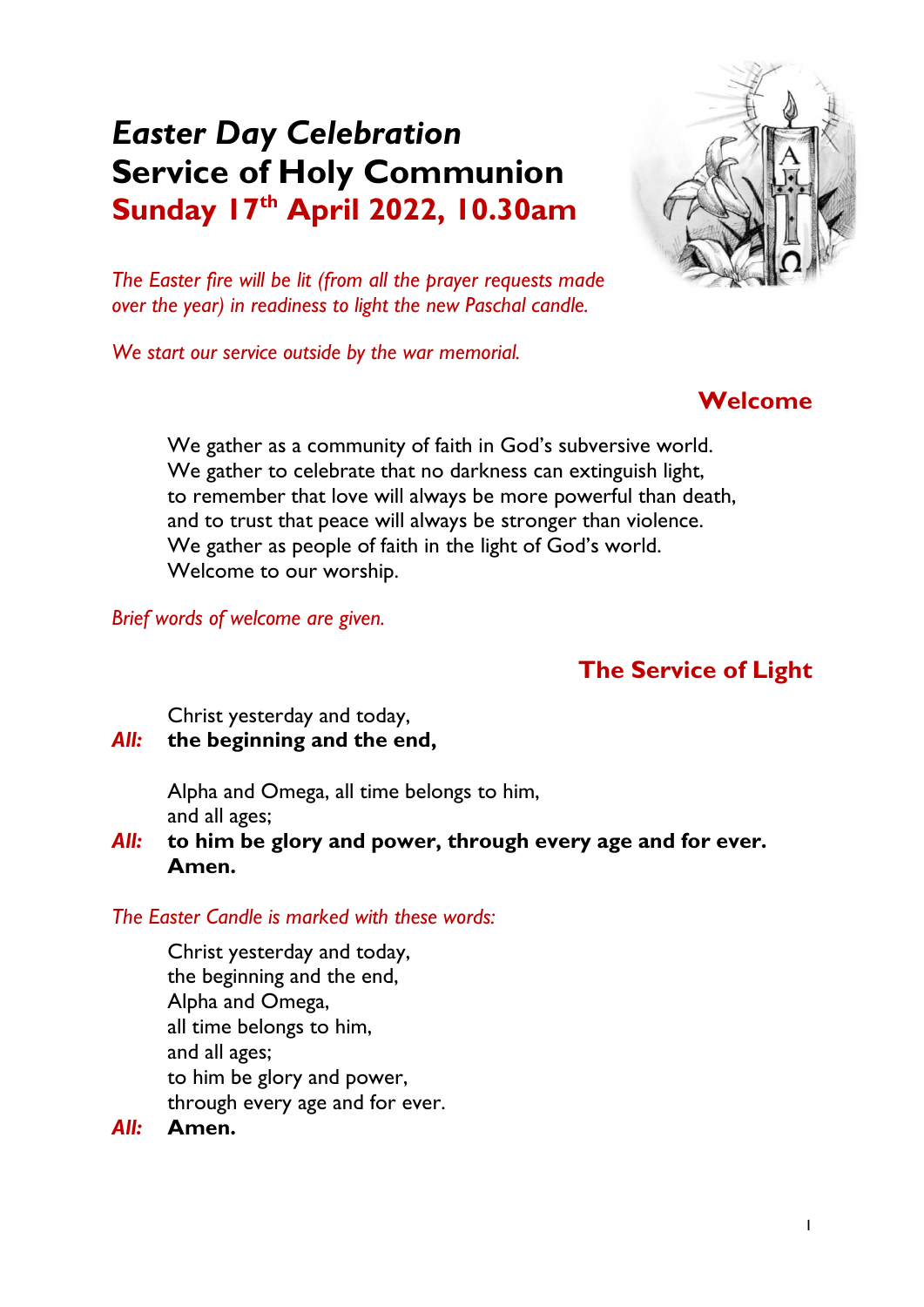#### *Five incense studs are inserted into the Easter Candle as a reminder of the five wounds of Christ:*

By his holy and glorious wounds may Christ our Lord guard and keep us.

#### *All:* **Amen.**

This is the day when our Lord Jesus Christ passed from death to life. Throughout the world Christians celebrate the awesome power of God as Christ calls us out of darkness to share in his marvellous light. May we, and all Christ's people, shine as lights in the world to the glory of God the Father.

### *The Easter Candle is lit and lifted high.*

May the light of Christ, rising in glory, banish all darkness from our hearts and minds. The light of Christ.

*All:* **Thanks be to God.**

Alleluia! Christ is risen.

### *All:* **He is risen indeed. Alleluia!**

#### *The procession moves towards the altar. Three times it stops and the Minister carrying the candle says:*

The light of Christ. *All:* **Thanks be to God!** 

## **Musical Meditation –** *Easter*

## **Collect**

Alleluia! Christ is risen.

## *All:* **He is risen indeed. Alleluia!**

God of glory, by the raising of your Son you have broken the chains of death and hell: fill your Church with faith and hope; for a new day has dawned and the way to life stands open in our Saviour Jesus Christ.

### *All* **Amen.**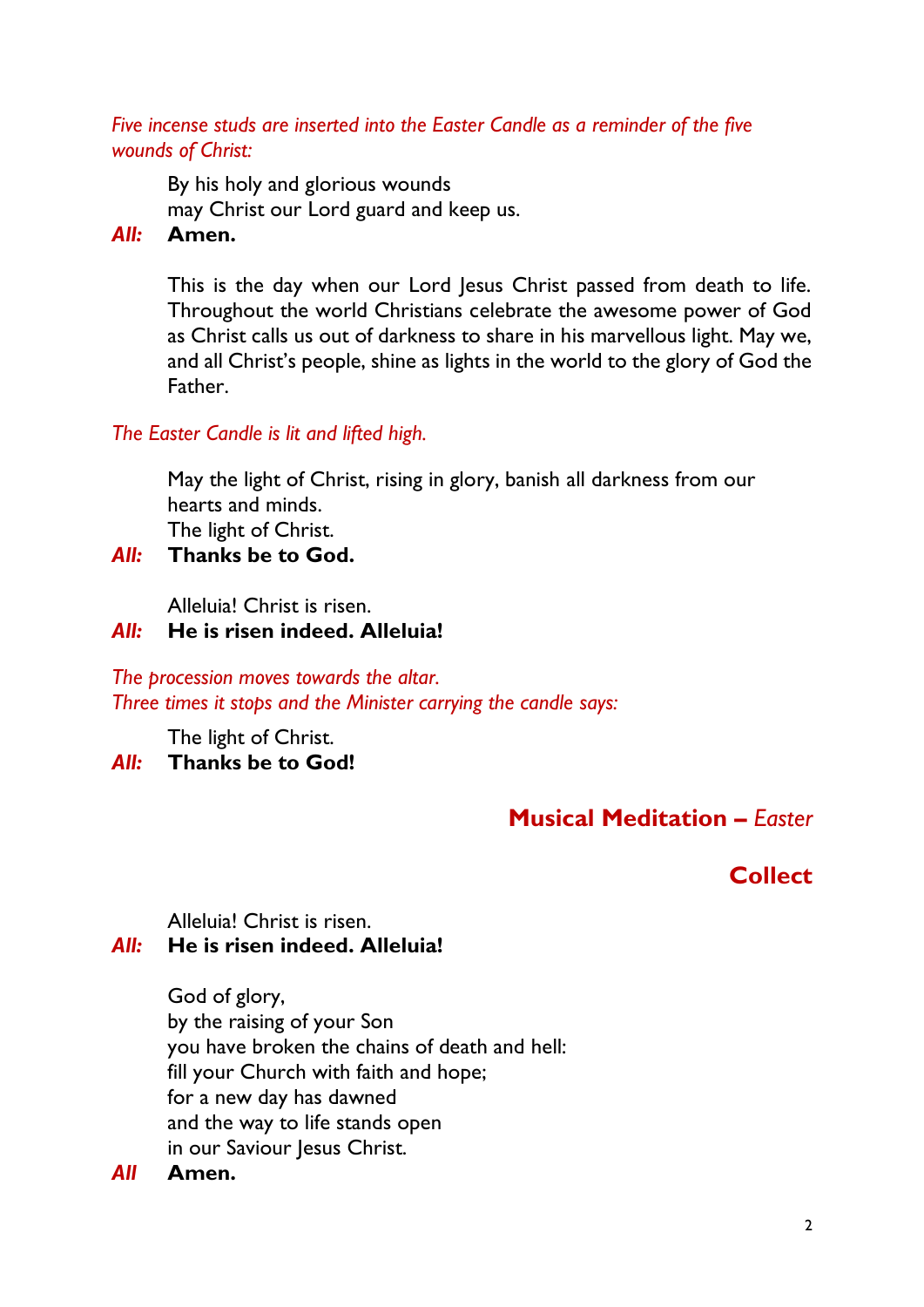## **New Testament Reading** *– Acts 10.34-43*

A reading from the Acts of the Apostles.

**34-36** Peter fairly exploded with his good news: "It's God's own truth, nothing could be plainer: God plays no favourites! It makes no difference who you are or where you're from – if you want God and are ready to do as he says, the door is open. The Message he sent to the children of Israel – that through Jesus Christ everything is being put together again – well, he's doing it everywhere, among everyone.

**37-38** "You know the story of what happened in Judea. It began in Galilee after John preached a total life-change. Then Jesus arrived from Nazareth, anointed by God with the Holy Spirit, ready for action. He went through the country helping people and healing everyone who was beaten down by the Devil. He was able to do all this because God was with him.

**39-43** "And we saw it, saw it all, everything he did in the land of the Jews and in Jerusalem where they killed him, hung him from a cross. But in three days God had him up, alive, and out where he could be seen. Not everyone saw him – he wasn't put on public display. Witnesses had been carefully handpicked by God beforehand – us! We were the ones, there to eat and drink with him after he came back from the dead. He commissioned us to announce this in public, to bear solemn witness that he is in fact the One whom God destined as Judge of the living and dead. But we're not alone in this. Our witness that he is the means to forgiveness of sins is backed up by the witness of all the prophets."

This is the word of the Lord.

#### *All* **Thanks be to God.**

#### **Hymn –** *Crown him with many crowns (no. 137)*

*All:* **Crown Him with many crowns, the Lamb upon the throne; hark How the heav'nly anthems drowns all music but its own: awake, my soul And sing of Him Who died for thee, and hail Him as thy matchless King through all eternity.**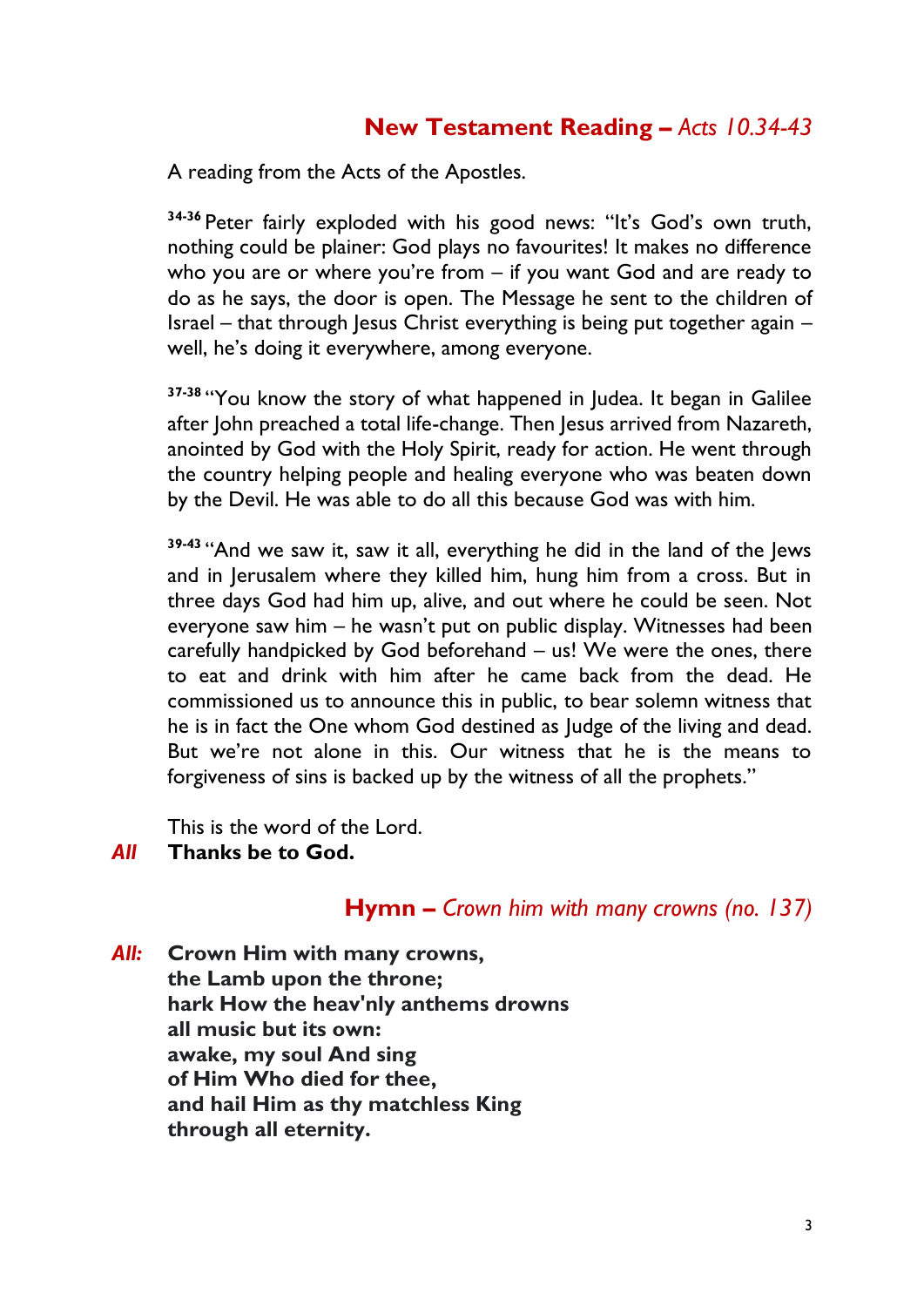**Crown him the Lord of years, the Potentate of time, Creator of the rolling spheres, ineffably sublime. All hail, Redeemer, hail! for thou hast died for me; thy praise shall never, never fail throughout eternity.**

## **Gospel Reading** *– Luke 24.1-12*

Alleluia! Christ is risen.

#### *All:* **He is risen indeed. Alleluia!**

Hear the Gospel of our Lord Jesus Christ according to Luke. *All:* **Glory to you, O Lord.**

On the first day of the week, very early in the morning , Mary Magdalene, Joanna and Mary the mother of James came to the tomb, taking the spices that they had prepared to anoint Jesus' body with. But they found the stone had been rolled away from the tomb , and when they went inside, Jesus' body wasn't there. The women were very confused by this, when suddenly two men in dazzling clothes stood beside them. The women were terrified and bowed their faces to the ground, but the men said to them, 'Why do you look for the living in a tomb? He is not here. He is risen.'

The men in dazzling clothes continued, 'Remember how he told you, while he was still in Galilee, that the Son of Man must be handed over to be crucified, and on the third day he would rise again?' Then the women remembered Jesus' words. They rushed from the tomb to tell the eleven disciples and others the news. 'Jesus wasn't in the tomb. He is risen!' But the men listening didn't believe them and thought they were making it up.

So Peter got up and ran to the tomb himself. Stooping down to look inside, he saw the linen cloths just lying there by themselves. Then he realised that what the women had said was true. And he went home, amazed at what had happened.

Alleluia! Christ is risen.

#### *All:* **He is risen indeed. Alleluia!**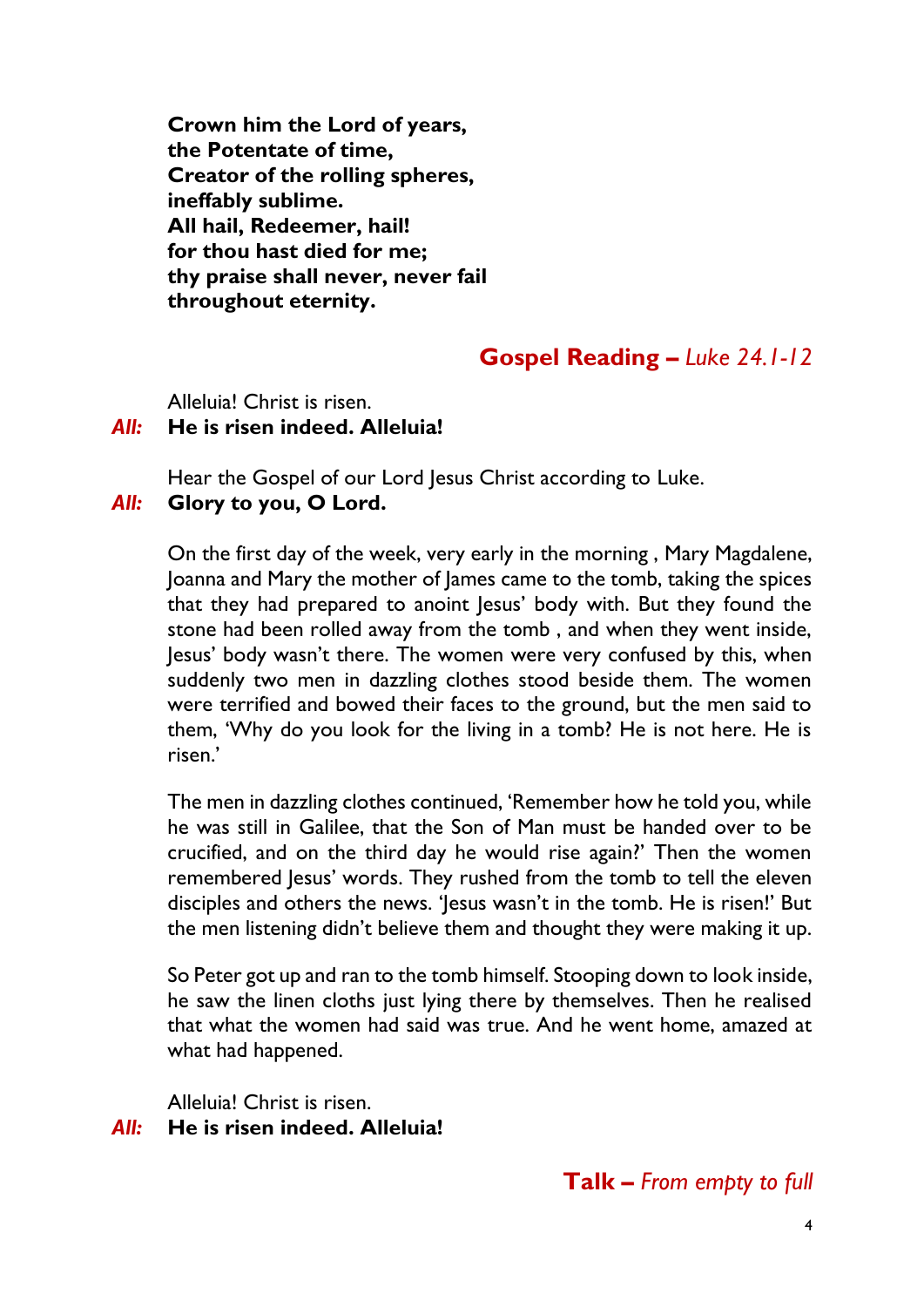## **Prayers of Intercession**

#### *Between each petition:*

Lord in your mercy

*All* **hear our prayer.**

*At the end the following may be said:*

Merciful Father,

*All* **accept these prayers for the sake of your Son, our Saviour Jesus Christ. Amen.**

### **Thanksgiving and welcome to the newly confirmed**

#### *Addressing Rose's parents:*

Do you receive Rose as a gift from God? **We do.** Do you wish to give thanks to God and seek his blessing? **We do.**

God our creator, we thank you for the wonder of new life and for the mystery of human love. We thank you for all whose support and skill surround and sustain the beginning of life. We thank you that we are known to you by name and loved by you from all eternity. We thank you for Jesus Christ, who has opened to us the way of love. We praise you, Father, Son, and Holy Spirit.

## *All* **Blessed be God for ever.**

#### *The minister asks:*

What name have you given this child?

#### *Olivia and George replies:*

*Her* name is *Rose*

#### *The minister says*

As Jesus took children in his arms and blessed them, so now we ask God's blessing on *Rose* Heavenly Father, we praise you for her birth;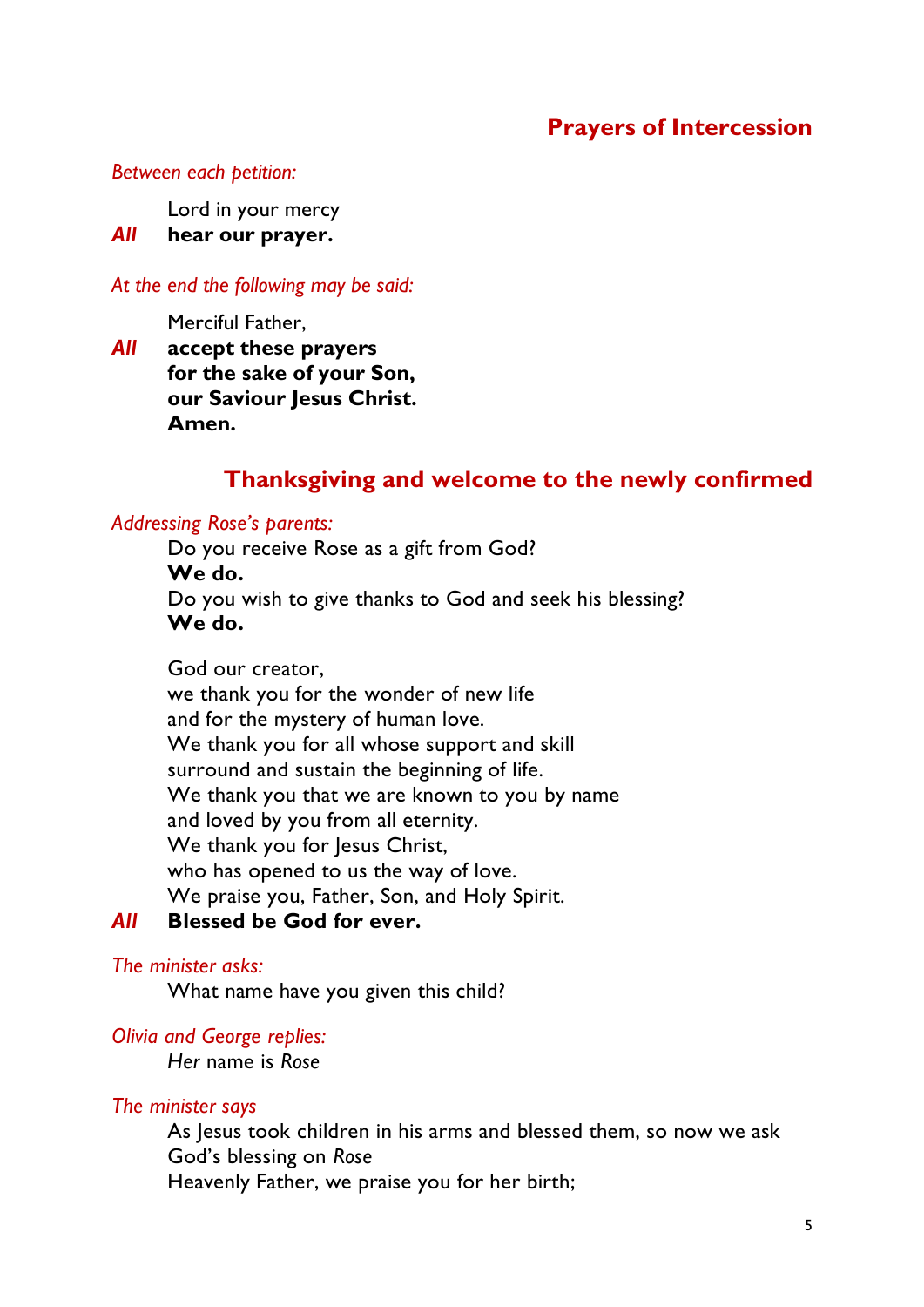surround *her* with your blessing that s*he* may know your love, be protected from evil, and know your goodness all *her* days.

#### *All* **Amen.**

#### *Addressing the whole church family:*

Will you do all that you can to help and support this *family*?

*All* **With the help of God, we will.**

*All* **God our creator,**

**we thank you for the gift of Rose***,* **entrusted to our care. May we be patient and understanding, ready to guide and to forgive, so that through our love she may come to know your love; through Jesus Christ our Lord. Amen.**

Yesterday evening, Daniel joined with others at the Cathedral Church of our diocese for a service of Baptism and Confirmation. Today, we welcome him back here among us.

People of God, as one family in Christ, will you pray for Daniel; and will you continue to seek to uphold him in his life in Christ?

#### *All* **With the help of God, we will.**

Let us pray.

Dear God, we commend to you your servant Daniel newly-confirmed with your Holy Spirit: encourage him, we pray, in the life to which you have called him, that by your grace his words and deeds may reflect your truth and your love; through Jesus Christ our Saviour.

#### *All* **Amen.**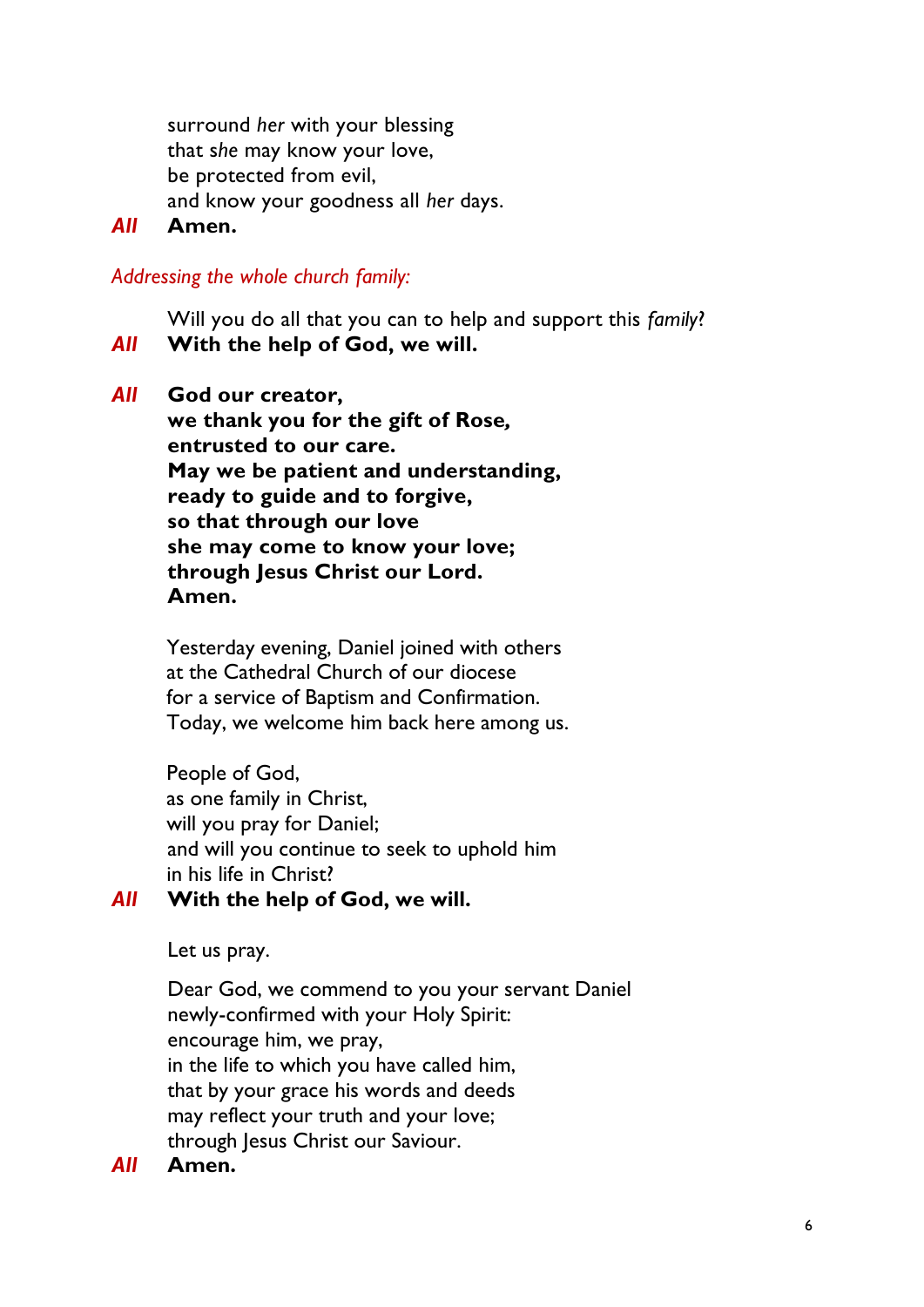Almighty God,

*All* **we thank you for our fellowship in the household of faith with all those who have been baptised into your name. Keep us faithful to our baptism, and so make us ready for that day when the whole creation shall be made perfect in your Son, our Saviour Jesus Christ. Amen.**

Daniel, yesterday you affirmed your baptismal promises with your own mouth and from your own heart, and you were confirmed with the Holy Spirit of God. Rose, today we give thanks for your life, and send you our love on your journey in faith.

*All* **Daniel and Rose We welcome you today with joyful hearts and we pray for you as you continue in the fellowship of Christ.**

*The people greet Daniel and Rose with an applause!*

### **The Peace**

The risen Christ came and stood among his disciples and said, 'Peace be with you.' Then were they glad when they saw the Lord. Alleluia.

The peace of the Lord be always with you.

*All* **and also with you. Alleluia.**

*We offer one another a sign of peace.*

## **Offertory hymn –** *Love's redeeming work is done (no.433)*

*All* **Love's redeeming work is done; fought the fight, the battle won: lo, our Sun's eclipse is o'er, lo, he sets in blood no more.**

> **Soar we now where Christ has led, following our exalted Head; made like him, like him we rise; ours the cross, the grave, the skies.**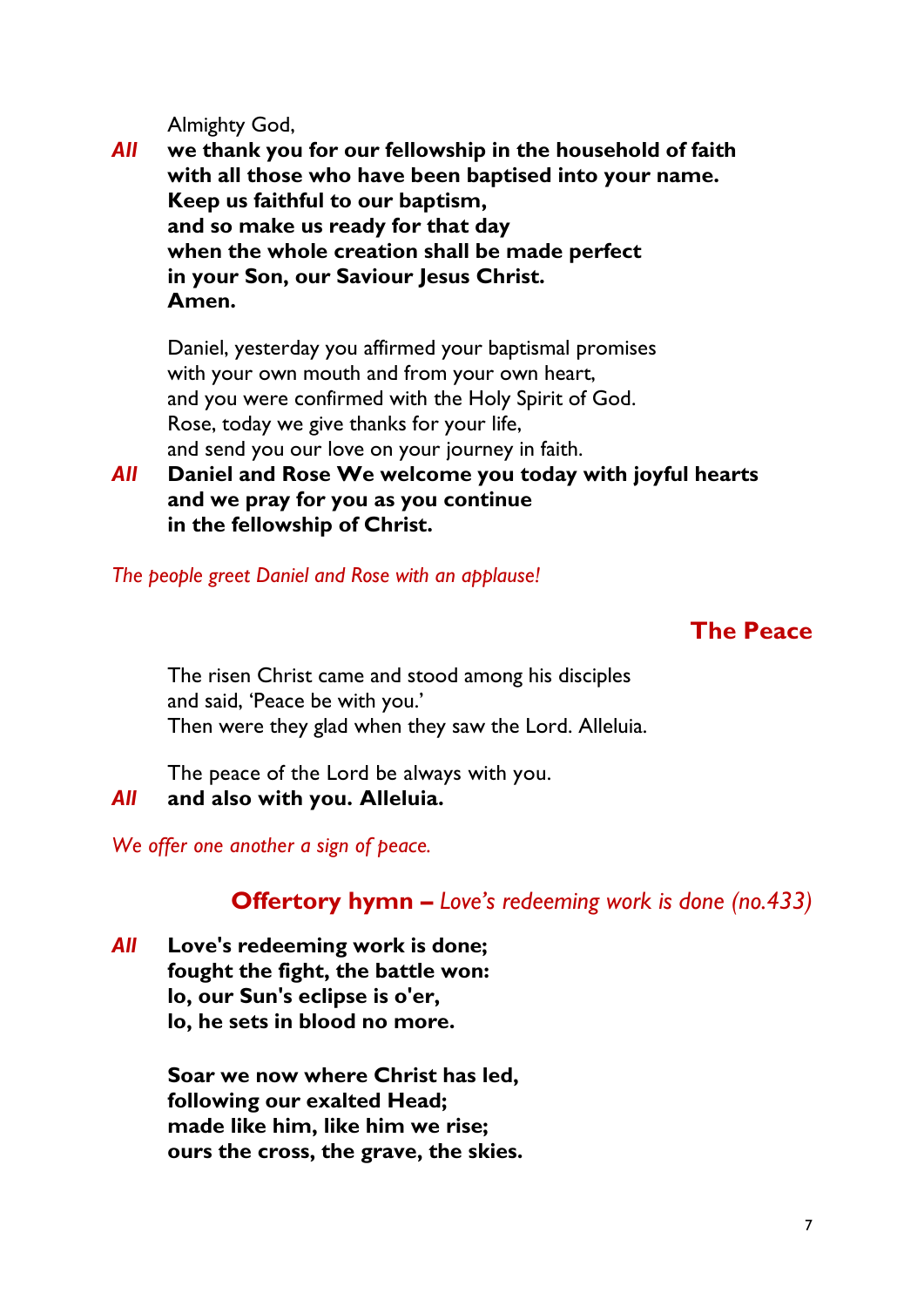**Hail the Lord of earth and heaven! Praise to thee by both be given: thee we greet triumphant now; hail, the Resurrection Thou!**

## **Preparation of the Table**

Lord of life, with unbounded joy we offer you our sacrifice of praise. As we are fed with the bread of heaven may we know your resurrection power; through Christ our risen Lord.

*All* **Amen.**

## **Eucharistic Prayer D**

The Lord is here.

#### *All* **God's Spirit is with us.**

Lift up your hearts.

#### *All* **We lift them to the Lord.**

Let us give thanks to the Lord our God.

## *All* **It is right to give thanks and praise.**

Almighty God, good Father to us all, your face is turned towards your world. In love you gave us Jesus your Son to rescue us from sin and death. Your Word goes out to call us home to the city where angels sing your praise. We join with them in heaven's song saying:

*All* **Holy, holy, holy Lord, God of power and might, heaven and earth are full of your glory.**

**Hosanna in the highest. Blessed is he who comes in the name of the Lord. Hosanna in the highest.**

Father of all, we give you thanks for every gift that comes from heaven. To the darkness Jesus came as your light. With signs of faith and words of hope he touched untouchables with love and washed the guilty clean.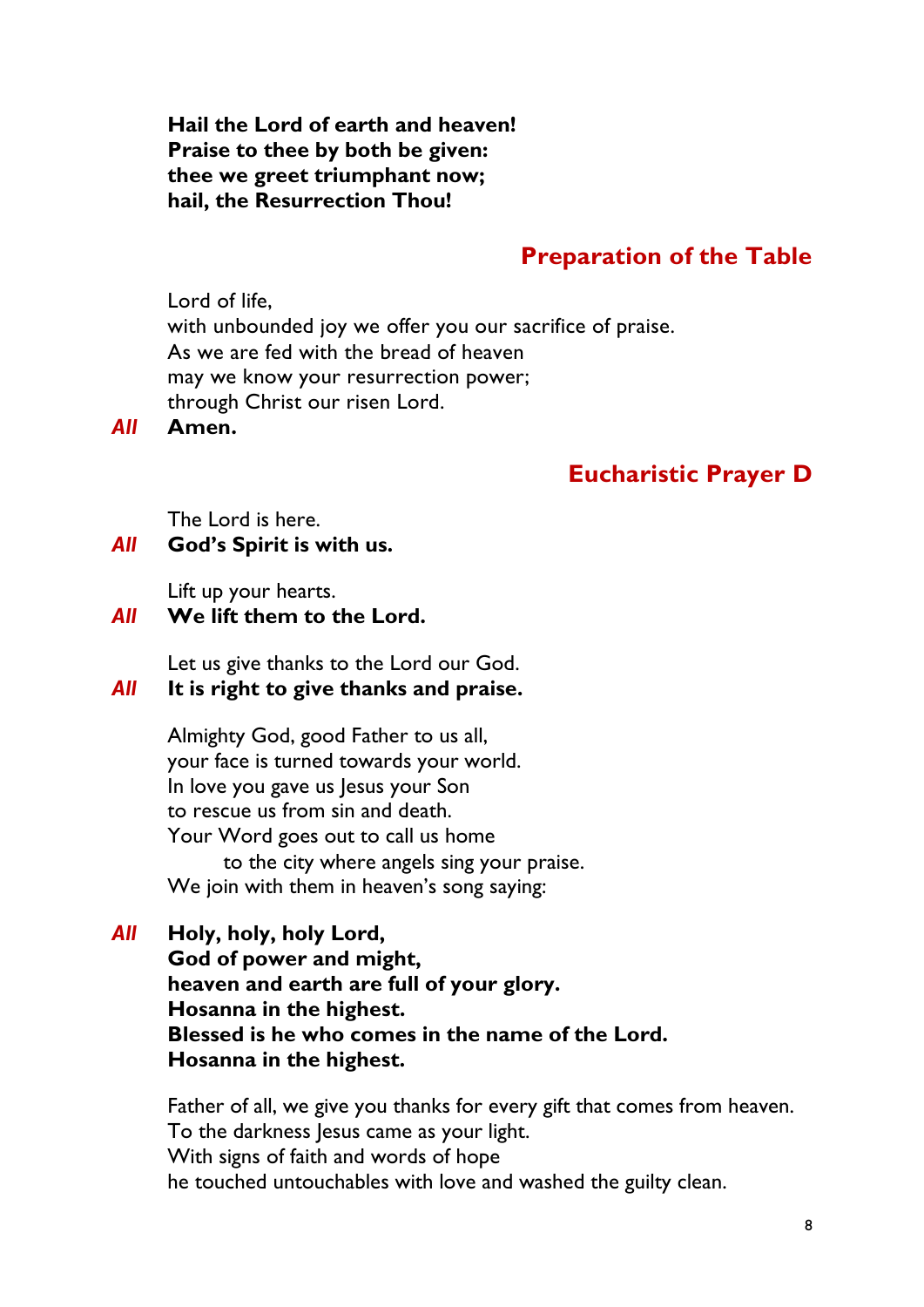This is his story.

#### *All* **This is our song: Hosanna in the highest.**

The crowds came out to see your Son, yet at the end they turned on him. On the night he was betrayed he came to table with his friends to celebrate the freedom of your people.

This is his story.

#### *All* **This is our song: Hosanna in the highest.**

Jesus blessed you, Father, for the food; he took bread, gave thanks, broke it and said: This is my body, given for you all. Jesus then gave thanks for the wine; he took the cup, gave it and said: This is my blood, shed for you all for the forgiveness of sins. Do this in remembrance of me.

This is his story.

#### *All* **This is our song: Hosanna in the highest.**

Therefore, Father, with this bread and this cup we celebrate the cross on which he died to set us free. Defying death he rose again and is alive with you to plead for us and all the world.

This is his story.

## *All* **This is our song: Hosanna in the highest.**

Send your Spirit on us now that by these gifts we may feed on Christ with opened eyes and hearts on fire. May we and all who share this food offer ourselves to live for you and be welcomed at your feast in heaven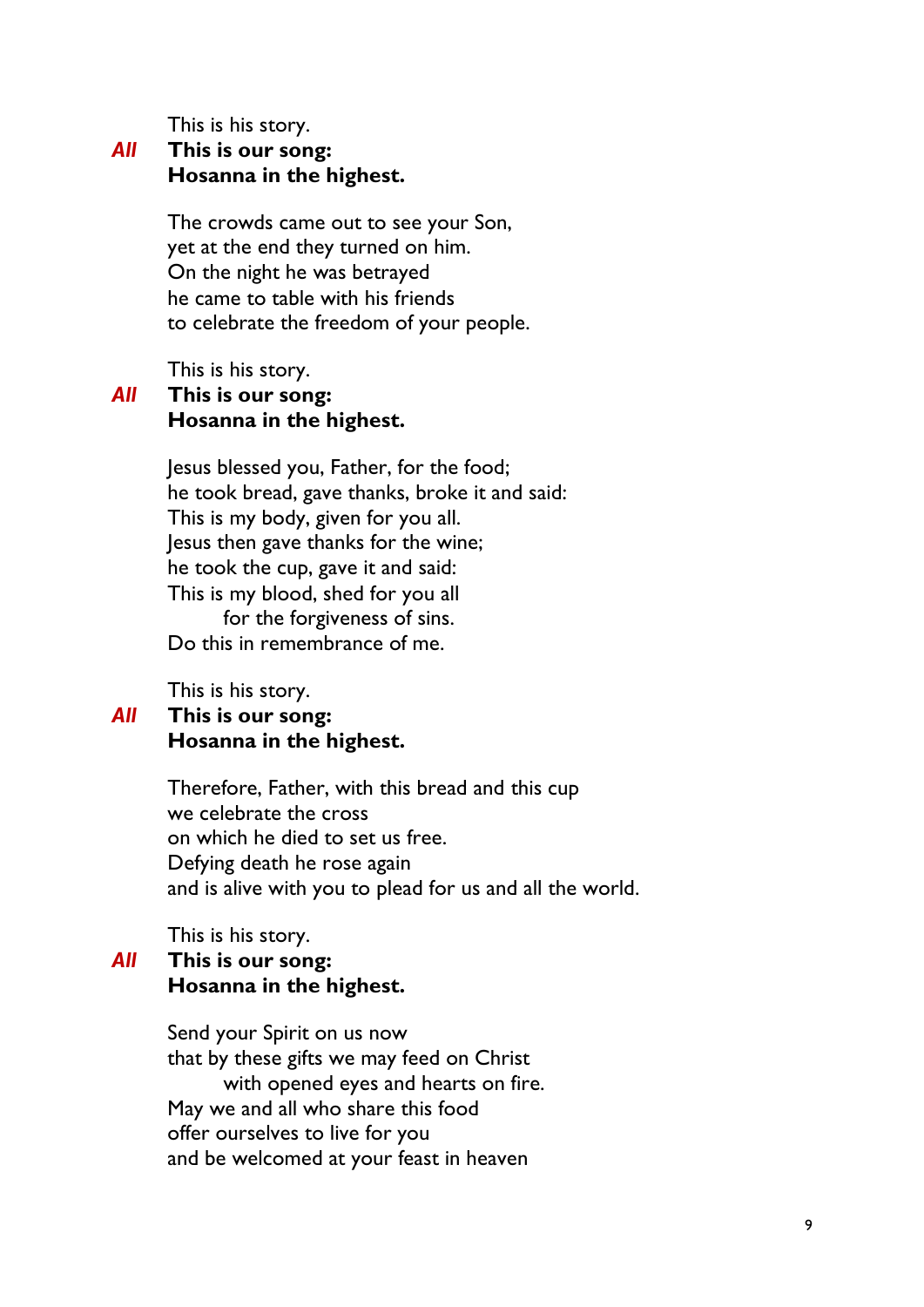where all creation worships you, Father, Son and Holy Spirit:

*All* **Blessing and honour and glory and power be yours for ever and ever. Amen.**

## **The Lord's Prayer**

Rejoicing in God's new creation, let us pray with confidence as our Saviour taught us.

*All* **Our Father, who art in heaven, hallowed be thy name, thy kingdom come, thy will be done, on earth as it is in heaven. Give us this day our daily bread. And forgive us our trespasses, as we forgive those who trespass against us. And lead us not into temptation; but deliver us from evil. For thine is the kingdom, the power and the glory, for ever and ever. Amen.**

## **Breaking of the Bread**

#### *The president breaks the consecrated bread.*

Jesus says, I am the bread of life, whoever eats this bread will live for ever.

*All* **Lord, our hearts hunger for you; give us this bread always.**

## **Giving of Communion**

Alleluia. Christ our passover is sacrificed for us.

#### *All* **Therefore let us keep the feast. Alleluia.**

*Instructions are given for those who are wishing to receive communion or a blessing. After which we say together:*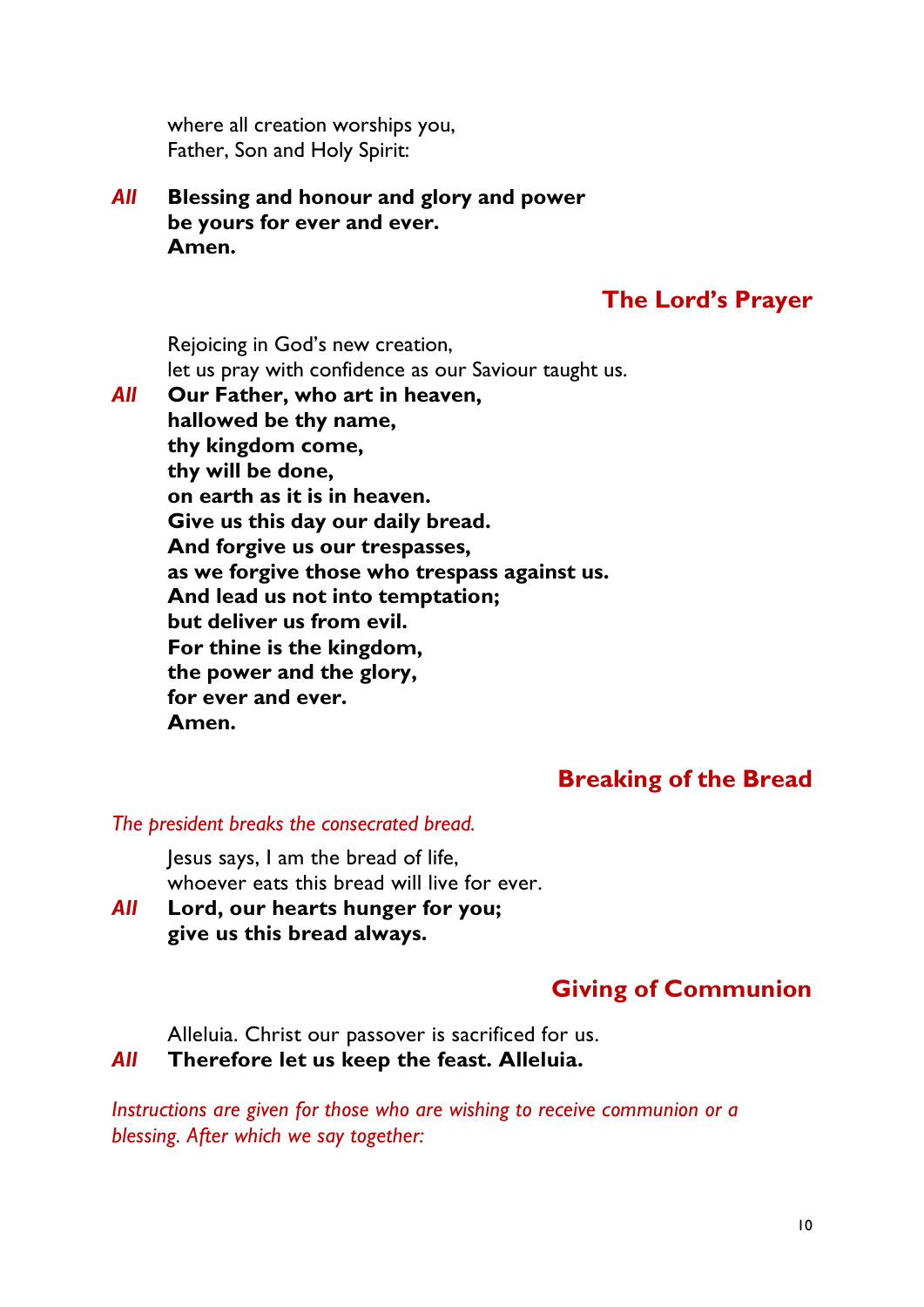#### *All* **Jesus,**

**I believe that you are present in our communion. Whether I am here physically or virtually, I love you above all things, and I desire to receive you into my soul. Come, I pray, spiritually into my heart. I embrace you as if you were already there and unite myself wholly to you. Never permit me to be separated from you. Amen.**

## **Prayer after Communion**

God of Life,

who for our redemption gave your only-begotten Son to the death of the cross, and by his glorious resurrection have delivered us from the power of our enemy: grant us so to die daily to sin, that we may evermore live with him in the joy of his risen life; through Jesus Christ our Lord.

- *All* **Amen.**
- *All* **Almighty God,**

**we thank you for feeding us with the body and blood of your Son Jesus Christ. Through him we offer you our souls and bodies to be a living sacrifice. Send us out in the power of your Spirit to live and work to your praise and glory. Amen.**

### **Notices**

## **Worship Song –** *Halleluiah Jesus lives today*

*Solo* **God our father loved us so, that He gave his only Son. They crucified him not realising just what it was they'd done.**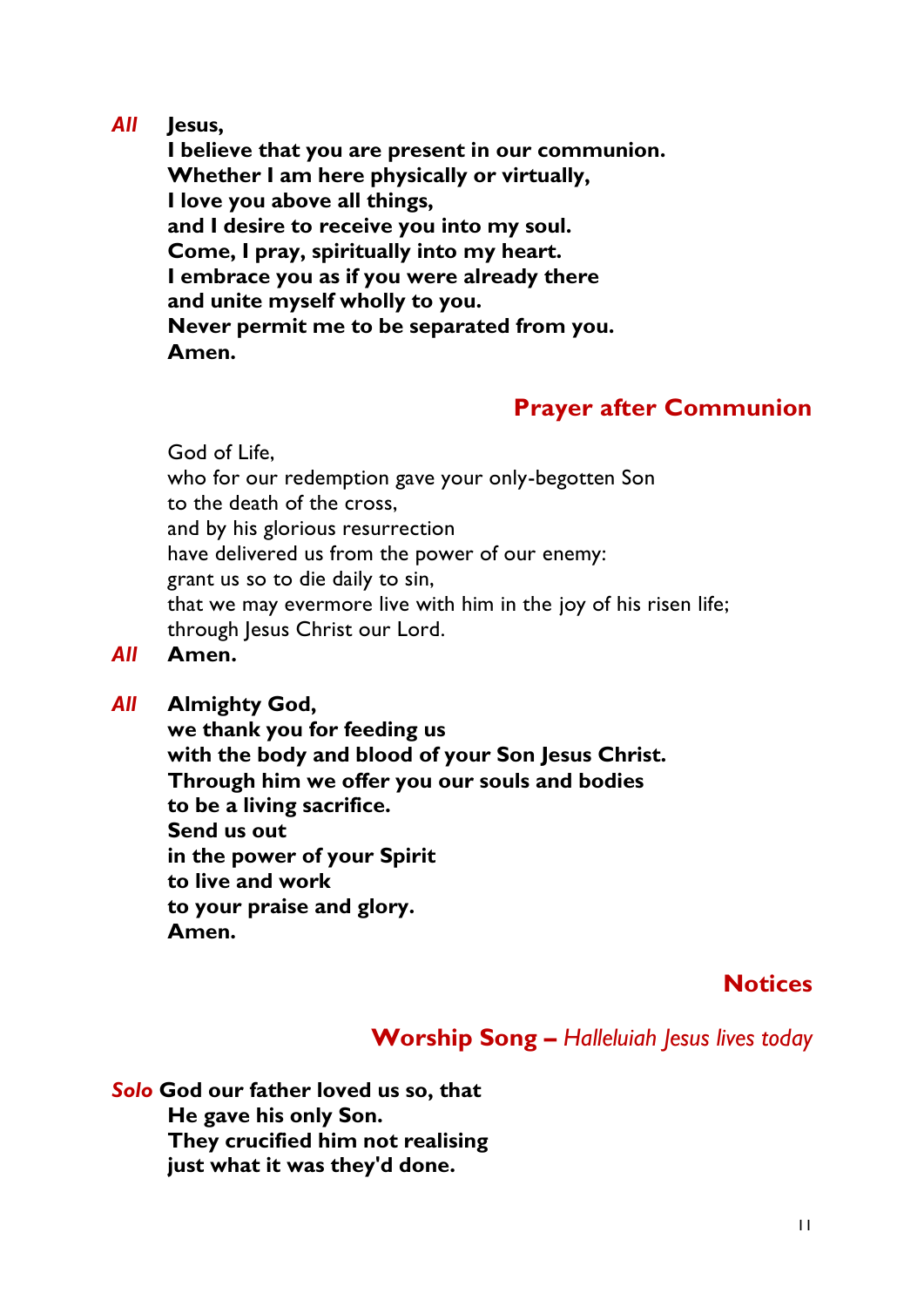**Worship and praise to the Lord He gave his life for us.**

- *All* **Hallelujah, Jesus lives today! Hallelujah, He will light our way! Hallelujah, thank you Lord, Jesus lives today!**
- *Solo* **Sadly, they went to where He was laid and they rolled away the stone. But to their wonder no body laid there no one was in that tomb. Then slowly He appeared the blessed risen Son.**
- *All* **Hallelujah, Jesus lives today! Hallelujah, He will light our way! Hallelujah, thank you Lord, Jesus lives today!**

*Solo* **Saviour of the world shine your light upon us, guide us on our way. Then with faith renewed, praise to God on high our Lord is here today!**

#### *Instrumental*

*All* **Hallelujah, Jesus lives today! Lift our voices as we join to pray, Hallelujah, thank you Lord, Jesus lives today!**

## **The Blessing and Dismissal**

Alleluia. Christ is risen.

*All* **He is risen indeed. Alleluia.**

God the Father, by whose love Christ was raised from the dead, open to you who believe the gates of everlasting life.

*All* **Amen.**